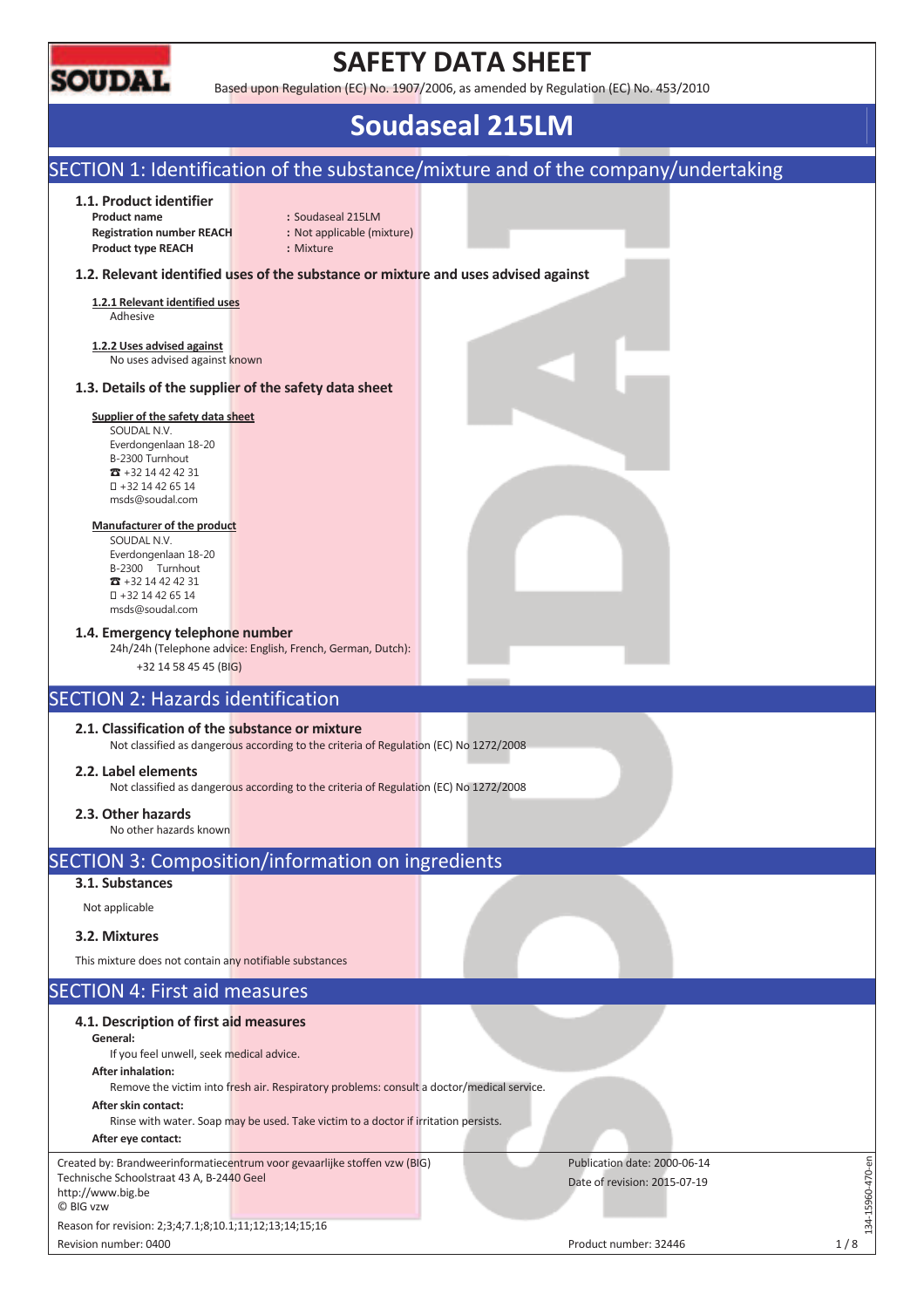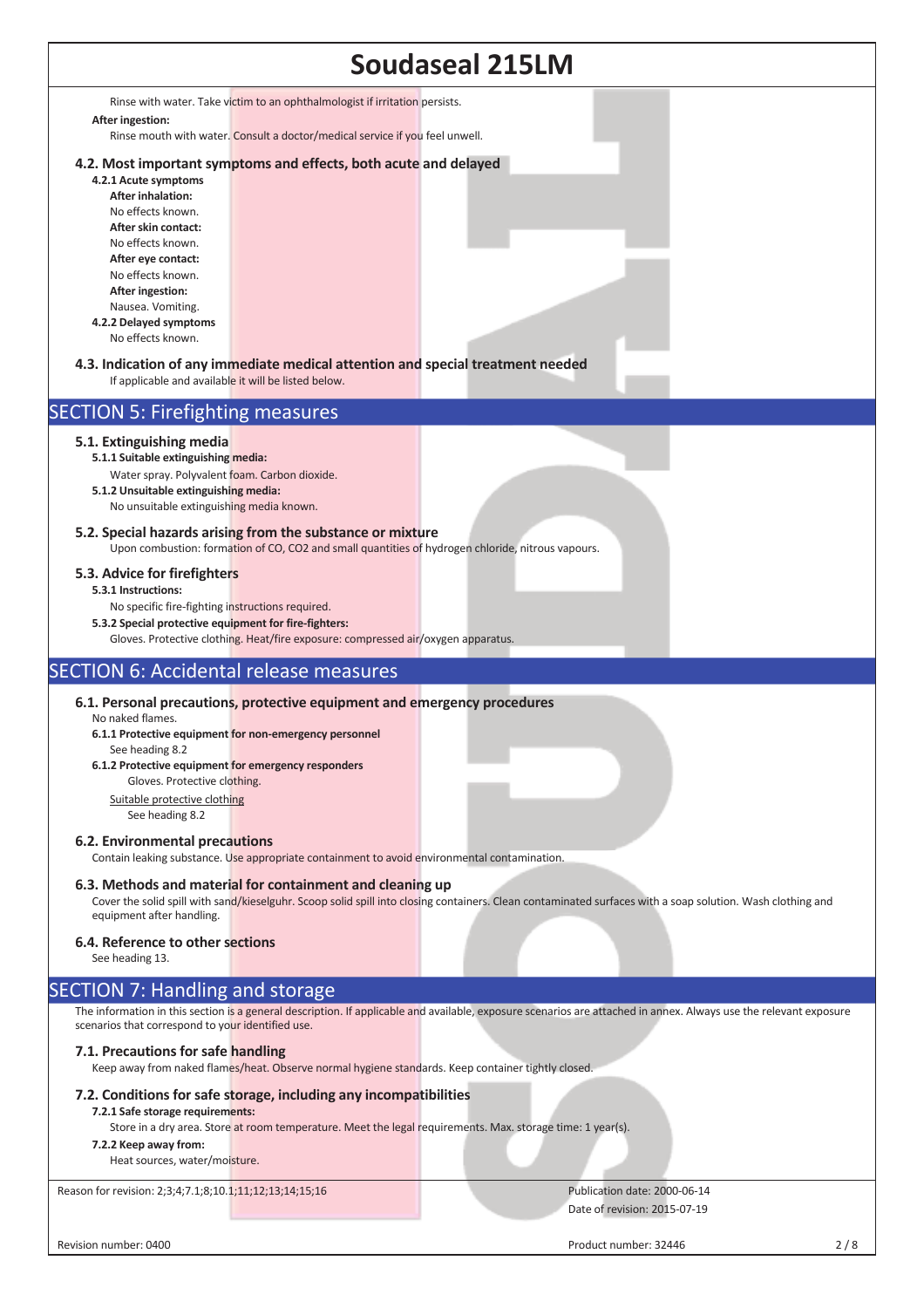| <b>Soudaseal 215LM</b>                                                                                                                                                                                                                                                                                                                                                                                                                                                                                                                                                                                                                                                                                                                                                                     |  |  |  |  |  |  |
|--------------------------------------------------------------------------------------------------------------------------------------------------------------------------------------------------------------------------------------------------------------------------------------------------------------------------------------------------------------------------------------------------------------------------------------------------------------------------------------------------------------------------------------------------------------------------------------------------------------------------------------------------------------------------------------------------------------------------------------------------------------------------------------------|--|--|--|--|--|--|
| 7.2.3 Suitable packaging material:<br>Synthetic material.<br>7.2.4 Non suitable packaging material:<br>No data available                                                                                                                                                                                                                                                                                                                                                                                                                                                                                                                                                                                                                                                                   |  |  |  |  |  |  |
| 7.3. Specific end use(s)<br>If applicable and available, exposure scenarios are attached in annex. See information supplied by the manufacturer.                                                                                                                                                                                                                                                                                                                                                                                                                                                                                                                                                                                                                                           |  |  |  |  |  |  |
| SECTION 8: Exposure controls/personal protection                                                                                                                                                                                                                                                                                                                                                                                                                                                                                                                                                                                                                                                                                                                                           |  |  |  |  |  |  |
| 8.1. Control parameters<br>8.1.1 Occupational exposure<br>a) Occupational exposure limit values<br>If limit values are applicable and available these will be listed below.<br>b) National biological limit values<br>If limit values are applicable and available these will be listed below.<br>8.1.2 Sampling methods<br>If applicable and available it will be listed below.<br>8.1.3 Applicable limit values when using the substance or mixture as intended<br>If limit values are applicable and available these will be listed below.<br>8.1.4 DNEL/PNEC values<br>If applicable and available it will be listed below.<br>8.1.5 Control banding                                                                                                                                   |  |  |  |  |  |  |
| If applicable and available it will be listed below.<br>8.2. Exposure controls<br>The information in this section is a general description. If applicable and available, exposure scenarios are attached in annex. Always use the relevant exposure<br>scenarios that correspond to your identified use.<br>8.2.1 Appropriate engineering controls<br>Keep away from naked flames/heat.<br>8.2.2 Individual protection measures, such as personal protective equipment<br>Observe normal hygiene standards. Keep container tightly closed. Do not eat, drink or smoke during work.<br>a) Respiratory protection:<br>Respiratory protection not required in normal conditions.<br>b) Hand protection:<br>Gloves.<br>c) Eye protection:<br>Eye protection not required in normal conditions. |  |  |  |  |  |  |
| d) Skin protection:                                                                                                                                                                                                                                                                                                                                                                                                                                                                                                                                                                                                                                                                                                                                                                        |  |  |  |  |  |  |

#### Protective clothing. **8.2.3 Environmental exposure controls:**

See headings 6.2, 6.3 and 13

### SECTION 9: Physical and chemical properties

### **9.1. Information on basic physical and chemical properties**

| Physical form                                           | Paste                                                  |  |
|---------------------------------------------------------|--------------------------------------------------------|--|
| Odour                                                   | Mild odour                                             |  |
| Odour threshold                                         | No data available                                      |  |
| Colour                                                  | Variable in colour, depending on the composition       |  |
| Particle size                                           | No data available                                      |  |
| <b>Explosion limits</b>                                 | No data available                                      |  |
| Flammability                                            | Not easily combustible                                 |  |
| Log Kow                                                 | Not applicable (mixture)                               |  |
| Dynamic viscosity                                       | No data available                                      |  |
| Kinematic viscosity                                     | No data available                                      |  |
| Melting point                                           | No data available                                      |  |
| <b>Boiling point</b>                                    | No data available                                      |  |
| Flash point                                             | >200 °C                                                |  |
| Evaporation rate                                        | No data available                                      |  |
| Relative vapour density                                 | No data available                                      |  |
| Vapour pressure                                         | No data available                                      |  |
| Solubility                                              | water; insoluble                                       |  |
|                                                         | organic solvents ; soluble                             |  |
| Relative density                                        | 1.4                                                    |  |
| Decomposition temperature                               | No data available                                      |  |
| Auto-ignition temperature                               | No data available                                      |  |
| Explosive properties                                    | No chemical group associated with explosive properties |  |
| Reason for revision: 2;3;4;7.1;8;10.1;11;12;13;14;15;16 | Publication date: 2000-06-14                           |  |
|                                                         | Date of revision: 2015-07-19                           |  |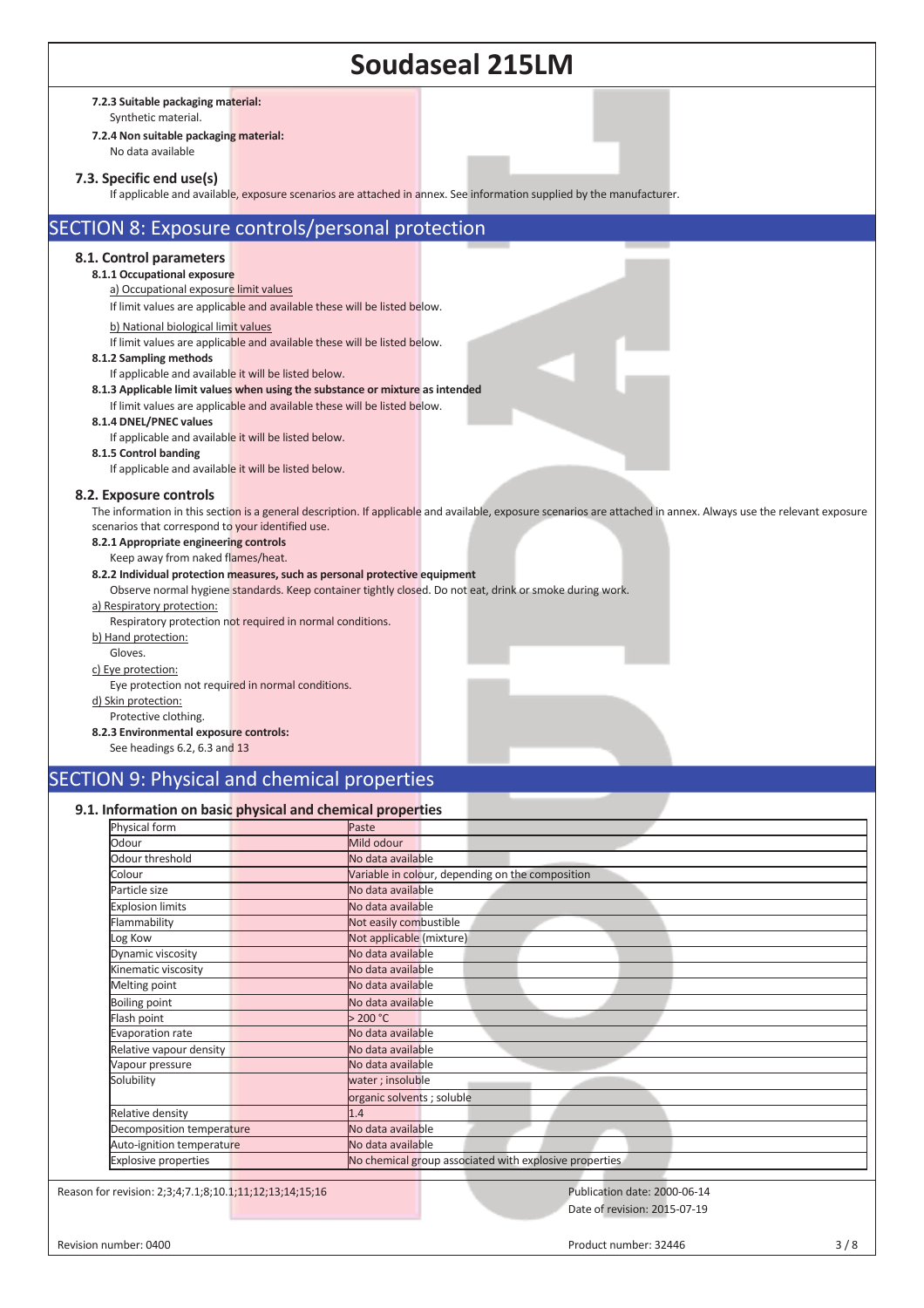### **Soudaseal 215LM**  Oxidising properties **No chemical group associated with oxidising properties pH** No data available **9.2. Other information**  Absolute density 1455 kg/m<sup>3</sup> SECTION 10: Stability and reactivity **10.1. Reactivity** Heating increases the fire hazard. **10.2. Chemical stability**  Stable under normal conditions. **10.3. Possibility of hazardous reactions**  No data available. **10.4. Conditions to avoid**  Keep away from naked flames/heat. **10.5. Incompatible materials**  Water/moisture. **10.6. Hazardous decomposition products**  Upon combustion: formation of CO, CO2 and small quantities of hydrogen chloride, nitrous vapours. SECTION 11: Toxicological information **11.1. Information on toxicological effects 11.1.1 Test results Acute toxicity**  Soudaseal 215LM No (test)data on the mixture available Judgement is based on the relevant ingredients **Conclusion**  Not classified for acute toxicity **Corrosion/irritation**  Soudaseal 215LM No (test)data on the mixture available Judgement is based on the relevant ingredients **Conclusion**  Not classified as irritating to the skin Not classified as irritating to the eyes Not classified as irritating to the respiratory system **Respiratory or skin sensitisation**  Soudaseal 215LM No (test)data on the mixture available Judgement is based on the relevant ingredients **Conclusion**  Not classified as sensitizing for skin Not classified as sensitizing for inhalation **Specific target organ toxicity**  Soudaseal 215LM No (test)data on the mixture available Judgement is based on the relevant ingredients **Conclusion**  Not classified for subchronic toxicity **Mutagenicity (in vitro)**  Soudaseal 215LM No (test)data on the mixture available **Mutagenicity (in vivo)**  Soudaseal 215LM Reason for revision: 2;3;4;7.1;8;10.1;11;12;13;14;15;16 Publication date: 2000-06-14 Date of revision: 2015-07-19 Revision number: 0400 Product number: 32446 4 / 8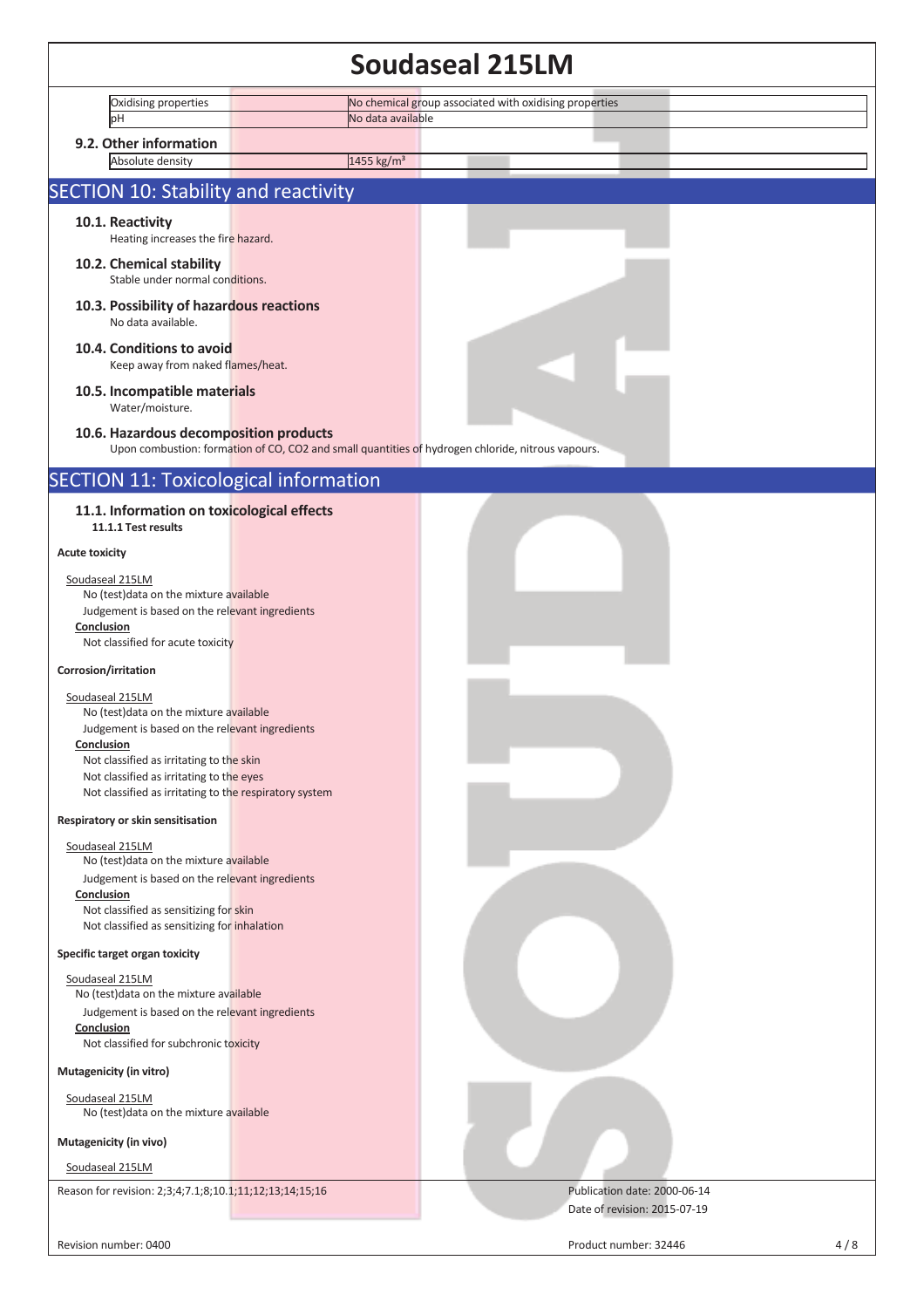| <b>Soudaseal 215LM</b>                                                                                                                                                                                                    |                                                                                                           |       |                                                                                                                                                                   |                            |  |
|---------------------------------------------------------------------------------------------------------------------------------------------------------------------------------------------------------------------------|-----------------------------------------------------------------------------------------------------------|-------|-------------------------------------------------------------------------------------------------------------------------------------------------------------------|----------------------------|--|
|                                                                                                                                                                                                                           |                                                                                                           |       |                                                                                                                                                                   |                            |  |
| No (test) data on the mixture available                                                                                                                                                                                   |                                                                                                           |       |                                                                                                                                                                   |                            |  |
| Carcinogenicity                                                                                                                                                                                                           |                                                                                                           |       |                                                                                                                                                                   |                            |  |
| Soudaseal 215LM<br>No (test) data on the mixture available                                                                                                                                                                |                                                                                                           |       |                                                                                                                                                                   |                            |  |
| <b>Reproductive toxicity</b>                                                                                                                                                                                              |                                                                                                           |       |                                                                                                                                                                   |                            |  |
| Soudaseal 215LM<br>No (test) data on the mixture available                                                                                                                                                                |                                                                                                           |       |                                                                                                                                                                   |                            |  |
| Judgement is based on the relevant ingredients<br><b>Conclusion CMR</b>                                                                                                                                                   |                                                                                                           |       |                                                                                                                                                                   |                            |  |
| Not classified for reprotoxic or developmental toxicity                                                                                                                                                                   |                                                                                                           |       |                                                                                                                                                                   |                            |  |
| Not classified for mutagenic or genotoxic toxicity<br>Not classified for carcinogenicity                                                                                                                                  |                                                                                                           |       |                                                                                                                                                                   |                            |  |
| <b>Toxicity other effects</b>                                                                                                                                                                                             |                                                                                                           |       |                                                                                                                                                                   |                            |  |
| Soudaseal 215LM<br>No (test) data on the mixture available                                                                                                                                                                |                                                                                                           |       |                                                                                                                                                                   |                            |  |
|                                                                                                                                                                                                                           |                                                                                                           |       |                                                                                                                                                                   |                            |  |
| Chronic effects from short and long-term exposure                                                                                                                                                                         |                                                                                                           |       |                                                                                                                                                                   |                            |  |
| Soudaseal 215LM<br>No effects known.                                                                                                                                                                                      |                                                                                                           |       |                                                                                                                                                                   |                            |  |
| <b>SECTION 12: Ecological information</b>                                                                                                                                                                                 |                                                                                                           |       |                                                                                                                                                                   |                            |  |
| 12.1. Toxicity                                                                                                                                                                                                            |                                                                                                           |       |                                                                                                                                                                   |                            |  |
| Soudaseal 215LM<br>No (test) data on the mixture available                                                                                                                                                                |                                                                                                           |       |                                                                                                                                                                   |                            |  |
| Judgement of the mixture is based on the relevant ingredients                                                                                                                                                             |                                                                                                           |       |                                                                                                                                                                   |                            |  |
| Conclusion                                                                                                                                                                                                                | Not classified as dangerous for the environment according to the criteria of Regulation (EC) No 1272/2008 |       |                                                                                                                                                                   |                            |  |
| 12.2. Persistence and degradability                                                                                                                                                                                       |                                                                                                           |       |                                                                                                                                                                   |                            |  |
| Biodegradability in water: no data available                                                                                                                                                                              |                                                                                                           |       |                                                                                                                                                                   |                            |  |
| 12.3. Bioaccumulative potential<br>Soudaseal 215LM                                                                                                                                                                        |                                                                                                           |       |                                                                                                                                                                   |                            |  |
| Log Kow                                                                                                                                                                                                                   |                                                                                                           |       |                                                                                                                                                                   |                            |  |
| <b>Method</b>                                                                                                                                                                                                             | <b>Remark</b><br>Not applicable (mixture)                                                                 | Value | <b>Temperature</b>                                                                                                                                                | <b>Value determination</b> |  |
| Conclusion<br>No bioaccumulation data available                                                                                                                                                                           |                                                                                                           |       |                                                                                                                                                                   |                            |  |
| 12.4. Mobility in soil                                                                                                                                                                                                    |                                                                                                           |       |                                                                                                                                                                   |                            |  |
| No (test) data on mobility of the components available                                                                                                                                                                    |                                                                                                           |       |                                                                                                                                                                   |                            |  |
| 12.5. Results of PBT and vPvB assessment<br>Due to insufficient data no statement can be made whether the component(s) fulfil(s) the criteria of PBT and vPvB according to Annex XIII of<br>Regulation (EC) No 1907/2006. |                                                                                                           |       |                                                                                                                                                                   |                            |  |
| 12.6. Other adverse effects<br>Soudaseal 215LM                                                                                                                                                                            |                                                                                                           |       |                                                                                                                                                                   |                            |  |
| Global warming potential (GWP)                                                                                                                                                                                            |                                                                                                           |       | None of the known components is included in the list of fluorinated greenhouse gases (Regulation (EC) No 517/2014)                                                |                            |  |
| Ozone-depleting potential (ODP)                                                                                                                                                                                           |                                                                                                           |       |                                                                                                                                                                   |                            |  |
| Not classified as dangerous for the ozone layer (Regulation (EC) No 1005/2009)                                                                                                                                            |                                                                                                           |       |                                                                                                                                                                   |                            |  |
| <b>SECTION 13: Disposal considerations</b>                                                                                                                                                                                |                                                                                                           |       |                                                                                                                                                                   |                            |  |
| scenarios that correspond to your identified use.                                                                                                                                                                         |                                                                                                           |       | The information in this section is a general description. If applicable and available, exposure scenarios are attached in annex. Always use the relevant exposure |                            |  |
| 13.1. Waste treatment methods<br>13.1.1 Provisions relating to waste                                                                                                                                                      |                                                                                                           |       |                                                                                                                                                                   |                            |  |
| Reason for revision: 2;3;4;7.1;8;10.1;11;12;13;14;15;16                                                                                                                                                                   |                                                                                                           |       | Publication date: 2000-06-14                                                                                                                                      |                            |  |
|                                                                                                                                                                                                                           |                                                                                                           |       | Date of revision: 2015-07-19                                                                                                                                      |                            |  |
| Revision number: 0400                                                                                                                                                                                                     |                                                                                                           |       | Product number: 32446                                                                                                                                             | 5/8                        |  |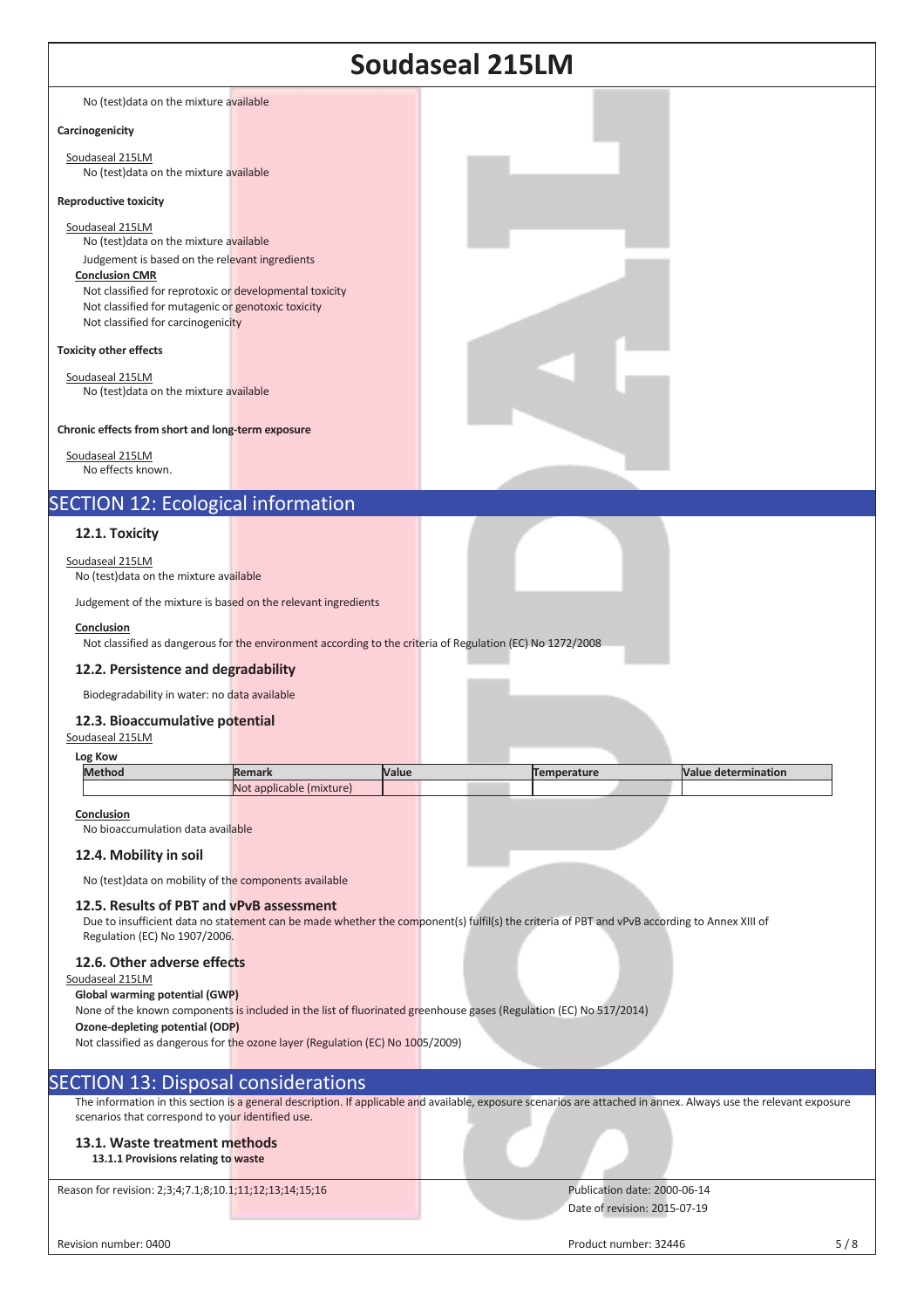## **Soudaseal 215LM**

Waste material code (Directive 2008/98/EC, Decision 2000/0532/EC).

08 04 10 (wastes from MFSU of adhesives and sealants (including waterproofing products): waste adhesives and sealants other than those mentioned in 08 04 09). Depending on branch of industry and production process, also other waste codes may be applicable. Can be considered as non-hazardous waste according to Regulation (EU) No 1357/2014.

#### **13.1.2 Disposal methods**

Dissolve or mix with a combustible solvent. Remove to an authorized incinerator equipped with an afterburner and a flue gas scrubber with energy recovery. Remove waste in accordance with local and/or national regulations. Do not discharge into drains or the environment.

**13.1.3 Packaging/Container** 

Waste material code packaging (Directive 2008/98/EC). 15 01 02 (plastic packaging).

#### SECTION 14: Transport information

#### **Road (ADR)**  14.1. UN number **Transport** Not subject 14.2. UN proper shipping name 14.3. Transport hazard class(es) Hazard identification number Class Classification code 14.4. Packing group Packing group Labels 14.5. Environmental hazards Environmentally hazardous substance mark no matches and the matches of the matches of the matches of the matches 14.6. Special precautions for user Special provisions Limited quantities **Rail (RID)**  14.1. UN number Transport Not subject 14.2. UN proper shipping name 14.3. Transport hazard class(es) Hazard identification number Class Classification code 14.4. Packing group Packing group Labels 14.5. Environmental hazards Environmentally hazardous substance mark no mark no mark no mark 14.6. Special precautions for user Special provisions Limited quantities **Inland waterways (ADN)**  14.1. UN number **Transport** Not subject 14.2. UN proper shipping name 14.3. Transport hazard class(es) **Class** Classification code 14.4. Packing group Packing group Labels 14.5. Environmental hazards Environmentally hazardous substance mark now all the control of the control of the control of the control of the control of the control of the control of the control of the control of the control of the control of the cont 14.6. Special precautions for user Special provisions Limited quantities **Sea (IMDG/IMSBC)**  14.1. UN number Transport Not subject 14.2. UN proper shipping name 14.3. Transport hazard class(es) Class Reason for revision: 2;3;4;7.1;8;10.1;11;12;13;14;15;16 Publication date: 2000-06-14 Date of revision: 2015-07-19 Revision number: 0400 6/8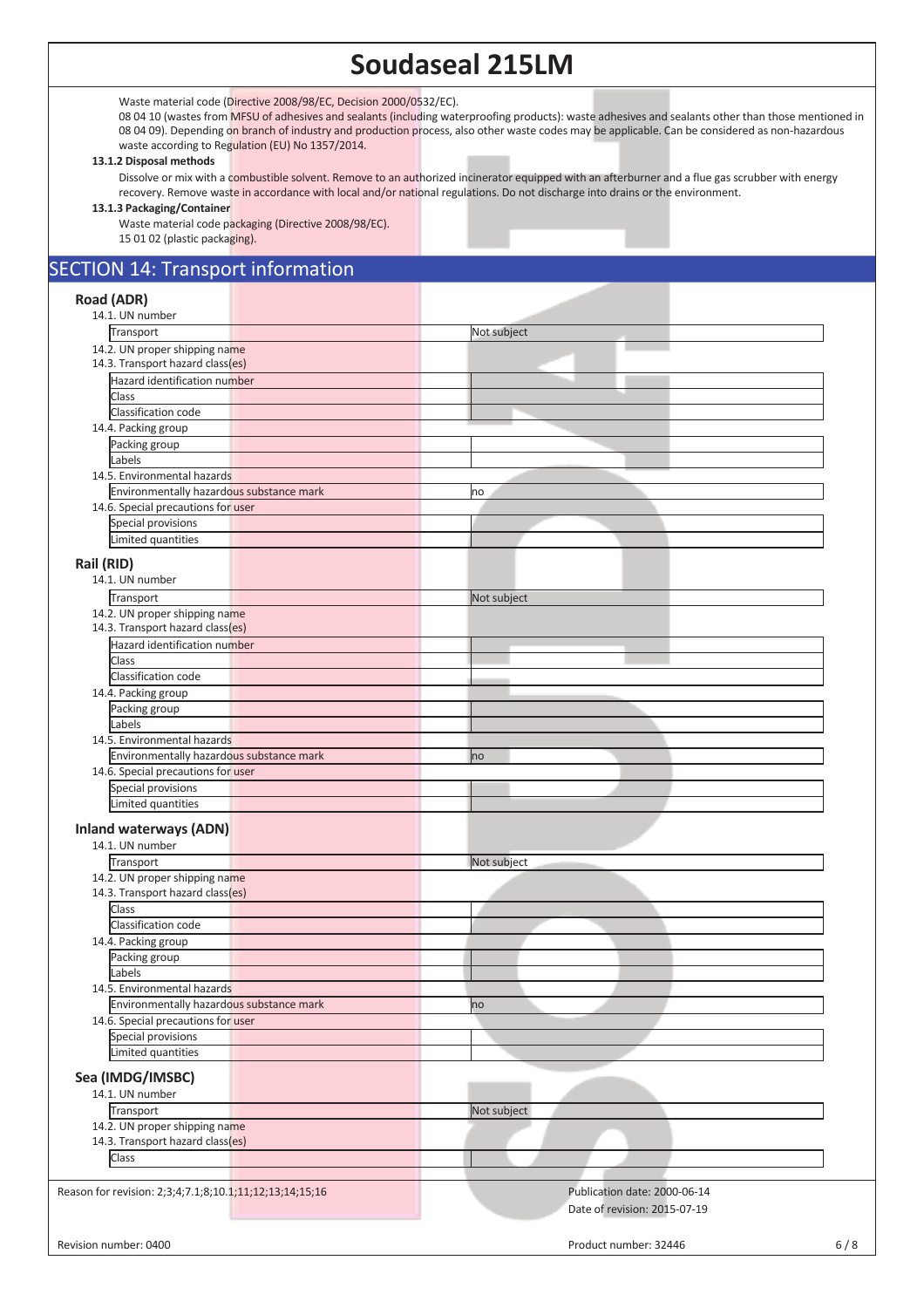## **Soudaseal 215LM**

|                                                         |                                                                                             | JUUUUJLUI EIJLI                                                                                                                                                                                                                                                                               |     |
|---------------------------------------------------------|---------------------------------------------------------------------------------------------|-----------------------------------------------------------------------------------------------------------------------------------------------------------------------------------------------------------------------------------------------------------------------------------------------|-----|
| 14.4. Packing group                                     |                                                                                             |                                                                                                                                                                                                                                                                                               |     |
| Packing group                                           |                                                                                             |                                                                                                                                                                                                                                                                                               |     |
| Labels                                                  |                                                                                             |                                                                                                                                                                                                                                                                                               |     |
| 14.5. Environmental hazards                             |                                                                                             |                                                                                                                                                                                                                                                                                               |     |
| Marine pollutant                                        |                                                                                             |                                                                                                                                                                                                                                                                                               |     |
| Environmentally hazardous substance mark                |                                                                                             | no                                                                                                                                                                                                                                                                                            |     |
| 14.6. Special precautions for user                      |                                                                                             |                                                                                                                                                                                                                                                                                               |     |
| Special provisions                                      |                                                                                             |                                                                                                                                                                                                                                                                                               |     |
| Limited quantities                                      |                                                                                             |                                                                                                                                                                                                                                                                                               |     |
|                                                         | 14.7. Transport in bulk according to Annex II of Marpol and the IBC Code                    |                                                                                                                                                                                                                                                                                               |     |
| Annex II of MARPOL 73/78                                |                                                                                             | Not applicable                                                                                                                                                                                                                                                                                |     |
| Air (ICAO-TI/IATA-DGR)                                  |                                                                                             |                                                                                                                                                                                                                                                                                               |     |
| 14.1. UN number                                         |                                                                                             |                                                                                                                                                                                                                                                                                               |     |
| Transport                                               |                                                                                             | Not subject                                                                                                                                                                                                                                                                                   |     |
| 14.2. UN proper shipping name                           |                                                                                             |                                                                                                                                                                                                                                                                                               |     |
| 14.3. Transport hazard class(es)                        |                                                                                             |                                                                                                                                                                                                                                                                                               |     |
| Class                                                   |                                                                                             |                                                                                                                                                                                                                                                                                               |     |
| 14.4. Packing group                                     |                                                                                             |                                                                                                                                                                                                                                                                                               |     |
| Packing group                                           |                                                                                             |                                                                                                                                                                                                                                                                                               |     |
| Labels                                                  |                                                                                             |                                                                                                                                                                                                                                                                                               |     |
| 14.5. Environmental hazards                             |                                                                                             |                                                                                                                                                                                                                                                                                               |     |
| Environmentally hazardous substance mark                |                                                                                             | no                                                                                                                                                                                                                                                                                            |     |
| 14.6. Special precautions for user                      |                                                                                             |                                                                                                                                                                                                                                                                                               |     |
| Special provisions                                      |                                                                                             |                                                                                                                                                                                                                                                                                               |     |
| per packaging                                           | Passenger and cargo transport: limited quantities: maximum net quantity                     |                                                                                                                                                                                                                                                                                               |     |
|                                                         |                                                                                             |                                                                                                                                                                                                                                                                                               |     |
| <b>SECTION 15: Regulatory information</b>               |                                                                                             |                                                                                                                                                                                                                                                                                               |     |
|                                                         |                                                                                             | 15.1. Safety, health and environmental regulations/legislation specific for the substance or mixture                                                                                                                                                                                          |     |
|                                                         |                                                                                             |                                                                                                                                                                                                                                                                                               |     |
| <b>European legislation:</b>                            |                                                                                             |                                                                                                                                                                                                                                                                                               |     |
| VOC content Directive 2010/75/EU                        |                                                                                             |                                                                                                                                                                                                                                                                                               |     |
| <b>VOC content</b>                                      |                                                                                             |                                                                                                                                                                                                                                                                                               |     |
|                                                         |                                                                                             | <b>Remark</b>                                                                                                                                                                                                                                                                                 |     |
| < 2%                                                    |                                                                                             |                                                                                                                                                                                                                                                                                               |     |
| $< 29.1$ g/l                                            |                                                                                             |                                                                                                                                                                                                                                                                                               |     |
| <b>National legislation The Netherlands</b>             |                                                                                             |                                                                                                                                                                                                                                                                                               |     |
| Soudaseal 215LM                                         |                                                                                             |                                                                                                                                                                                                                                                                                               |     |
| Waste identification (the                               | LWCA (the Netherlands): KGA category 05                                                     |                                                                                                                                                                                                                                                                                               |     |
| Netherlands)                                            |                                                                                             |                                                                                                                                                                                                                                                                                               |     |
| Waterbezwaarlijkheid                                    | $\mathbf{1}$                                                                                |                                                                                                                                                                                                                                                                                               |     |
| <b>National legislation Germany</b>                     |                                                                                             |                                                                                                                                                                                                                                                                                               |     |
| Soudaseal 215LM                                         |                                                                                             |                                                                                                                                                                                                                                                                                               |     |
| WGK                                                     |                                                                                             | 1; Classification water polluting based on the components in compliance with Verwaltungsvorschrift wassergefährdender                                                                                                                                                                         |     |
|                                                         | Stoffe (VwVwS) of 27 July 2005 (Anhang 4)                                                   |                                                                                                                                                                                                                                                                                               |     |
|                                                         |                                                                                             |                                                                                                                                                                                                                                                                                               |     |
| <b>National legislation France</b>                      |                                                                                             |                                                                                                                                                                                                                                                                                               |     |
| Soudaseal 215LM<br>No data available                    |                                                                                             |                                                                                                                                                                                                                                                                                               |     |
|                                                         |                                                                                             |                                                                                                                                                                                                                                                                                               |     |
| <b>National legislation Belgium</b>                     |                                                                                             |                                                                                                                                                                                                                                                                                               |     |
| Soudaseal 215LM                                         |                                                                                             |                                                                                                                                                                                                                                                                                               |     |
| No data available                                       |                                                                                             |                                                                                                                                                                                                                                                                                               |     |
|                                                         |                                                                                             |                                                                                                                                                                                                                                                                                               |     |
| Other relevant data                                     |                                                                                             |                                                                                                                                                                                                                                                                                               |     |
| Soudaseal 215LM<br>No data available                    |                                                                                             |                                                                                                                                                                                                                                                                                               |     |
|                                                         |                                                                                             |                                                                                                                                                                                                                                                                                               |     |
| 15.2. Chemical safety assessment                        |                                                                                             |                                                                                                                                                                                                                                                                                               |     |
| No chemical safety assessment is required.              |                                                                                             |                                                                                                                                                                                                                                                                                               |     |
|                                                         |                                                                                             |                                                                                                                                                                                                                                                                                               |     |
| <b>SECTION 16: Other information</b>                    |                                                                                             |                                                                                                                                                                                                                                                                                               |     |
| (*) = INTERNAL CLASSIFICATION BY BIG                    |                                                                                             |                                                                                                                                                                                                                                                                                               |     |
|                                                         | PBT-substances = persistent, bioaccumulative and toxic substances                           |                                                                                                                                                                                                                                                                                               |     |
|                                                         | CLP (EU-GHS) Classification, labelling and packaging (Globally Harmonised System in Europe) |                                                                                                                                                                                                                                                                                               |     |
|                                                         |                                                                                             |                                                                                                                                                                                                                                                                                               |     |
|                                                         |                                                                                             | The information in this safety data sheet is based on data and samples provided to BIG. The sheet was written to the best of our ability and according to the<br>state of knowledge at that time. The safety data sheet only constitutes a guideline for the safe handling, use, consumption, |     |
|                                                         |                                                                                             |                                                                                                                                                                                                                                                                                               |     |
| Reason for revision: 2;3;4;7.1;8;10.1;11;12;13;14;15;16 |                                                                                             | Publication date: 2000-06-14                                                                                                                                                                                                                                                                  |     |
|                                                         |                                                                                             | Date of revision: 2015-07-19                                                                                                                                                                                                                                                                  |     |
|                                                         |                                                                                             |                                                                                                                                                                                                                                                                                               |     |
| Revision number: 0400                                   |                                                                                             | Product number: 32446                                                                                                                                                                                                                                                                         | 7/8 |
|                                                         |                                                                                             |                                                                                                                                                                                                                                                                                               |     |